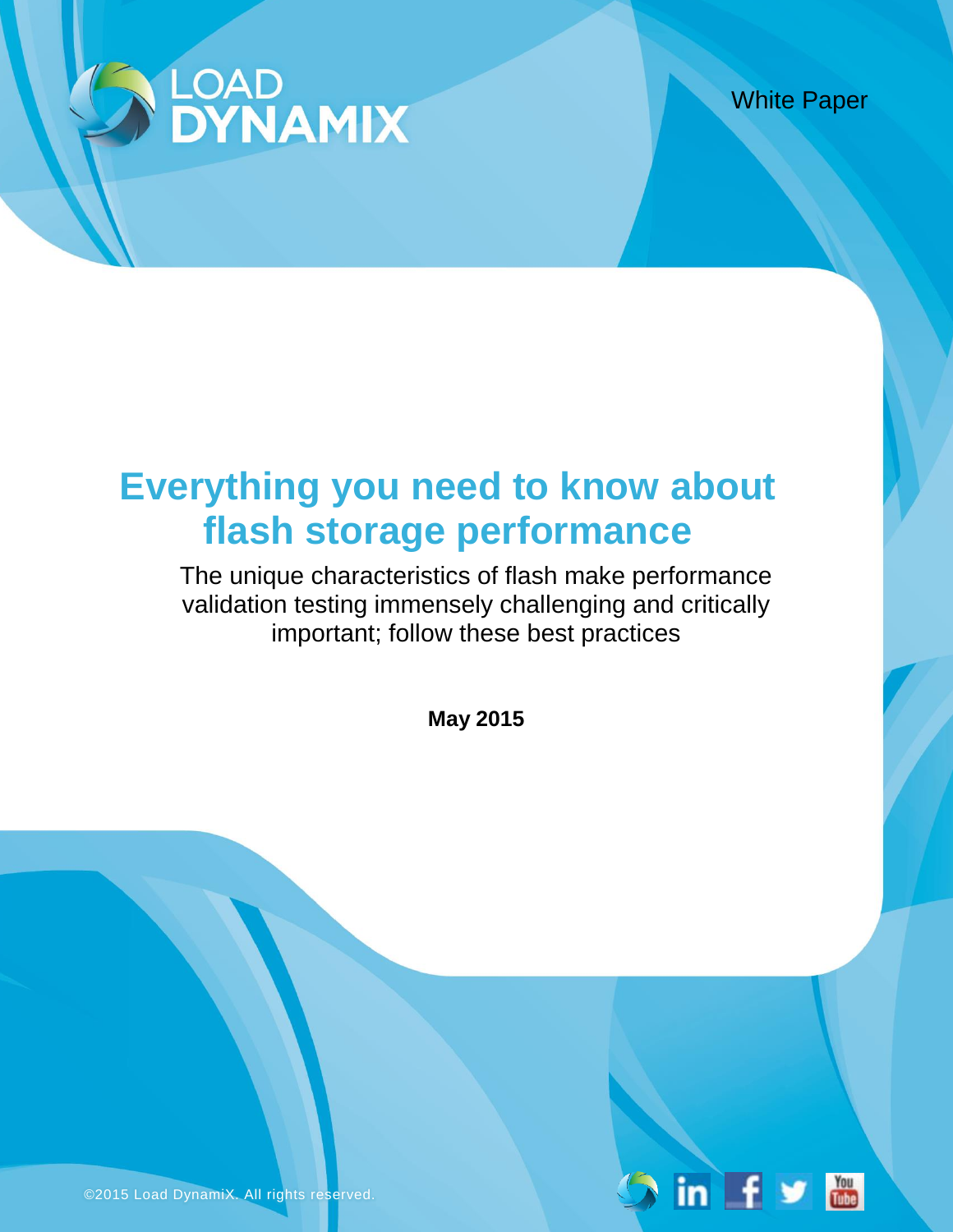

# **Table of Contents**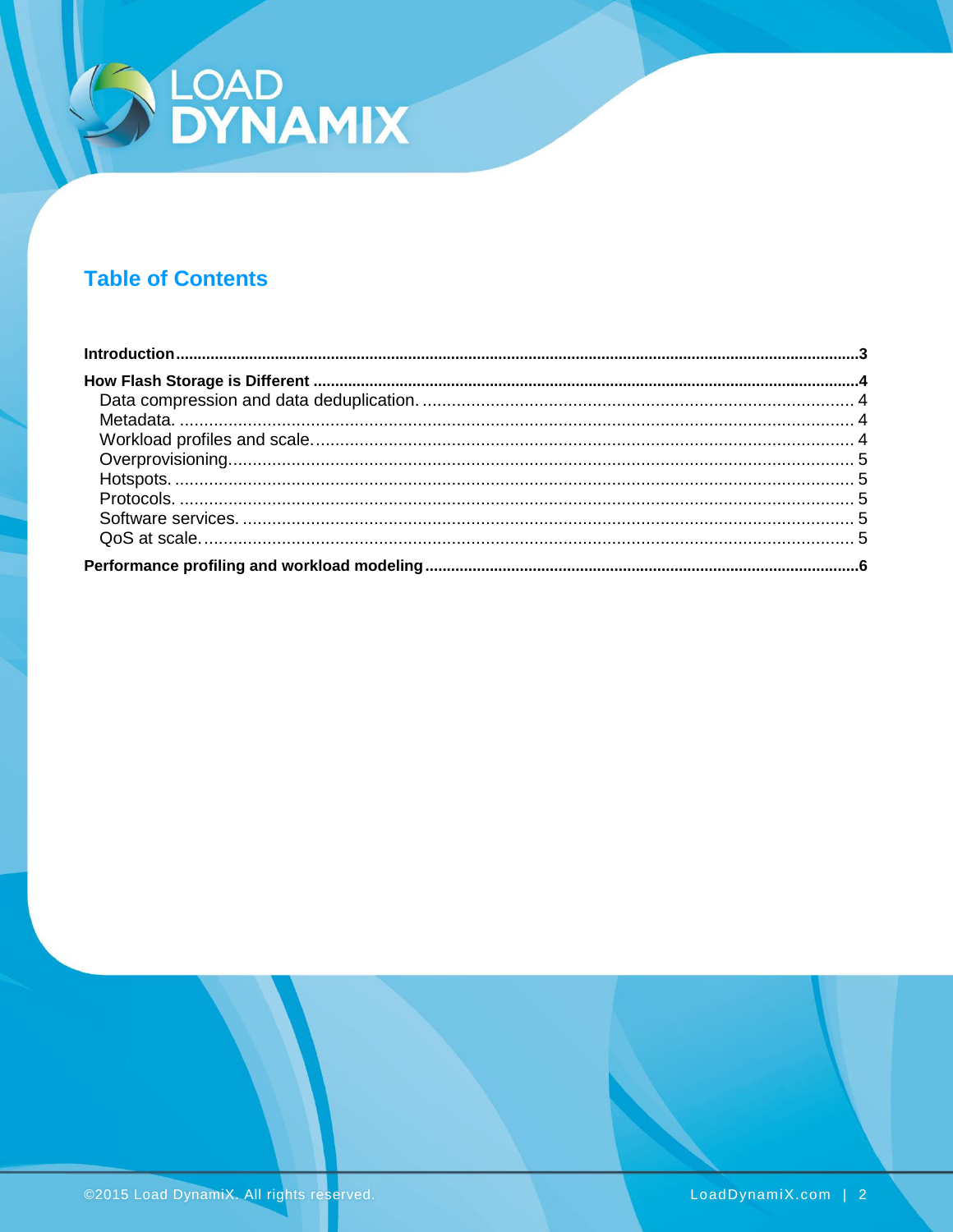

# <span id="page-2-0"></span>**Introduction**

All flash storage arrays, aka AFAs, are receiving lots of attention these days and for good reason. Compared to spinning disks, all flash arrays provide dramatically better performance, take up less floor space, and even offer overall cost of ownership advantages. Nevertheless, the cost per GB is still relatively expensive, which means that all flash arrays should not be deployed for every application workload. The obvious questions are which workloads are most cost-effectively deployed on flash storage and which vendor has the optimal flash storage product for your workloads?

We at Load DynamiX, a leading provider of storage performance validation solutions, have invested a great deal of time and energy on these questions. Our focus has been to develop advanced workload modeling and load generation solutions for both storage technology vendors and IT organizations.

Load DynamiX combines an intuitive storage workload modeling application – Load DynamiX Enterprise – with a purpose-built load generation appliance. The solution generates massive, highly realistic loads that stress networked storage infrastructure to its limits and beyond, helping storage architects and engineers fully understand storage system behavior and performance characteristics before purchase and deployment decisions are made.

Based on deep experiences with global 2000 companies, and in collaboration with flash storage visionaries within the industry (both leading vendors and well-known analysts), Load Dynamix has created an all flash array performance validation methodology. Below, I'll share some of the foundational aspects of Load DynamiX's flash performance testing and describe two specific methodologies for understanding the performance of all flash arrays. A more detailed all-flash array testing methodology can be found at the Load DynamiX website.

All flash array performance testing is important if you have these kinds of questions:

- Can I improve application performance with flash? If so, by how much?
- Can I afford the performance improvement? Will dedupe / compression reduce the effective \$/GB without substantially impacting performance?
- How do I select the best vendor or product?
- Which of my workloads will run best on all flash arrays?
- How can I optimize all flash storage configurations?
- How much does my performance degrade with dedupe, compression, snapshots, etc.?
- Where are the performance limits of potential configurations?
- How will flash storage behave when it reaches its performance limits?
- Does flash performance degrade over time?
- For which workloads should I use an all flash array or a hybrid flash array?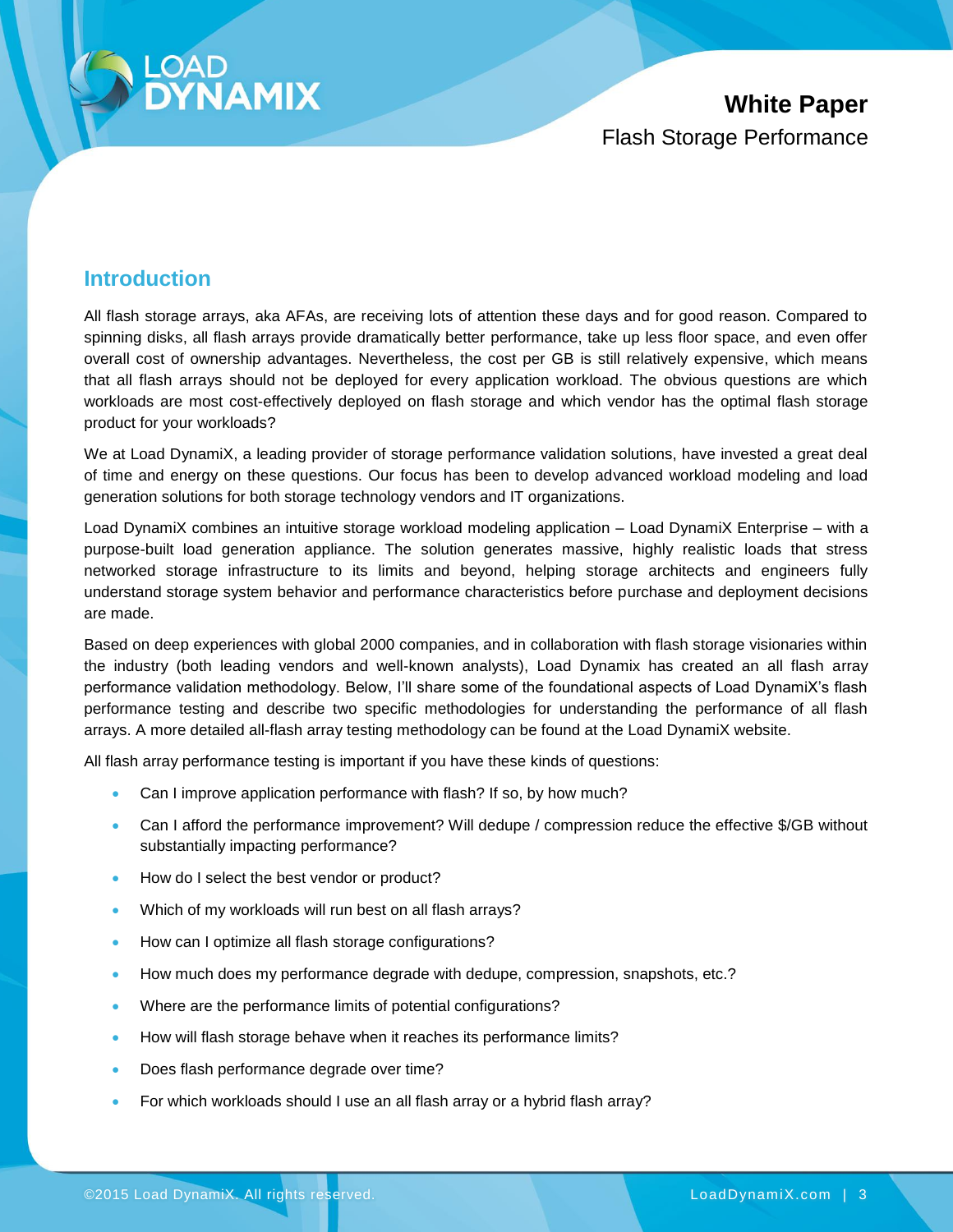

While everyone agrees that the most accurate way to test performance is in a production environment, it's simply not possible. The next best thing is a realistic, scalable test in a lab environment. Storage engineers have had decades to refine HDD-based array testing, but only a short time to learn about flash storage.

## <span id="page-3-0"></span>**How Flash Storage is Different**

All flash arrays differ from traditional spinning disk arrays in behavior, performance, and often durability. For example, SSDs write and read in blocks, and they are limited in the number of writes that can be performed on a particular block. Sophisticated data reduction and array-wide wear leveling techniques can dramatically increase SSD durability, in some cases beyond the expected life of a spinning disk drive. While the performance advantages of all flash arrays are well documented, much effort has gone into the design of modern all flash arrays to attack the price premium of flash over disk. Sophisticated efficiency techniques promise, for a few workloads (such as full clone VDI), to bring the effective cost of all flash arrays within striking distance of disk arrays, and in some cases below the effective cost of an all-disk implementation.

Below are some of the biggest ways flash arrays differ from disk arrays and how they affect performance testing and evaluation.

#### <span id="page-3-1"></span>**Data compression and data deduplication.**

These data reduction techniques reduce both data storage footprints and transmission loads (bandwidth requirements). But because deduped and compressed data must be decompressed to use, it imposes additional computational costs and can therefore have a significant impact on application performance. Algorithms can vary greatly, and their differences can significantly affect performance. Because the economic payoff of flash may heavily rely on reduced storage capacity requirements, and because different vendors handle data reduction techniques differently, the performance of a given all flash array may differ widely depending on data type. Your test method and load generator must be able to be extremely configurable for compression and dedupe.

#### <span id="page-3-2"></span>**Metadata.**

A great deal of the internal management of flash-based arrays is meant to optimize the performance and reliability of the media. Array performance and scale is greatly affected by where metadata is stored and how it is used. This is a big reason to precondition a flash array properly (i.e., write to each flash cell) before testing, to avoid artificially fast read results.

#### <span id="page-3-3"></span>**Workload profiles and scale.**

Hard disk arrays are capable of IOPS in the range of many thousands. Flash-based arrays can support IOPS in the hundreds of thousands. Workload profiles for which flash-based arrays are generally deployed are very different from the classic workloads of the past. The mixed virtualized workloads for which flash-based arrays can be deployed exhibit much more variability than traditional workloads. They include both extremely random and sequential data streams; a wide mix of block sizes and read/write ratios; compressible, dedupable, and noncompressible/dedupable blocks; and hot spots. To test flash-based arrays to performance saturation points, you must be able to generate workloads rarely if ever seen on disk-based systems. And you must be able to reproduce the right I/O and data profile at that scale. Your load generator must be both powerful and flexible.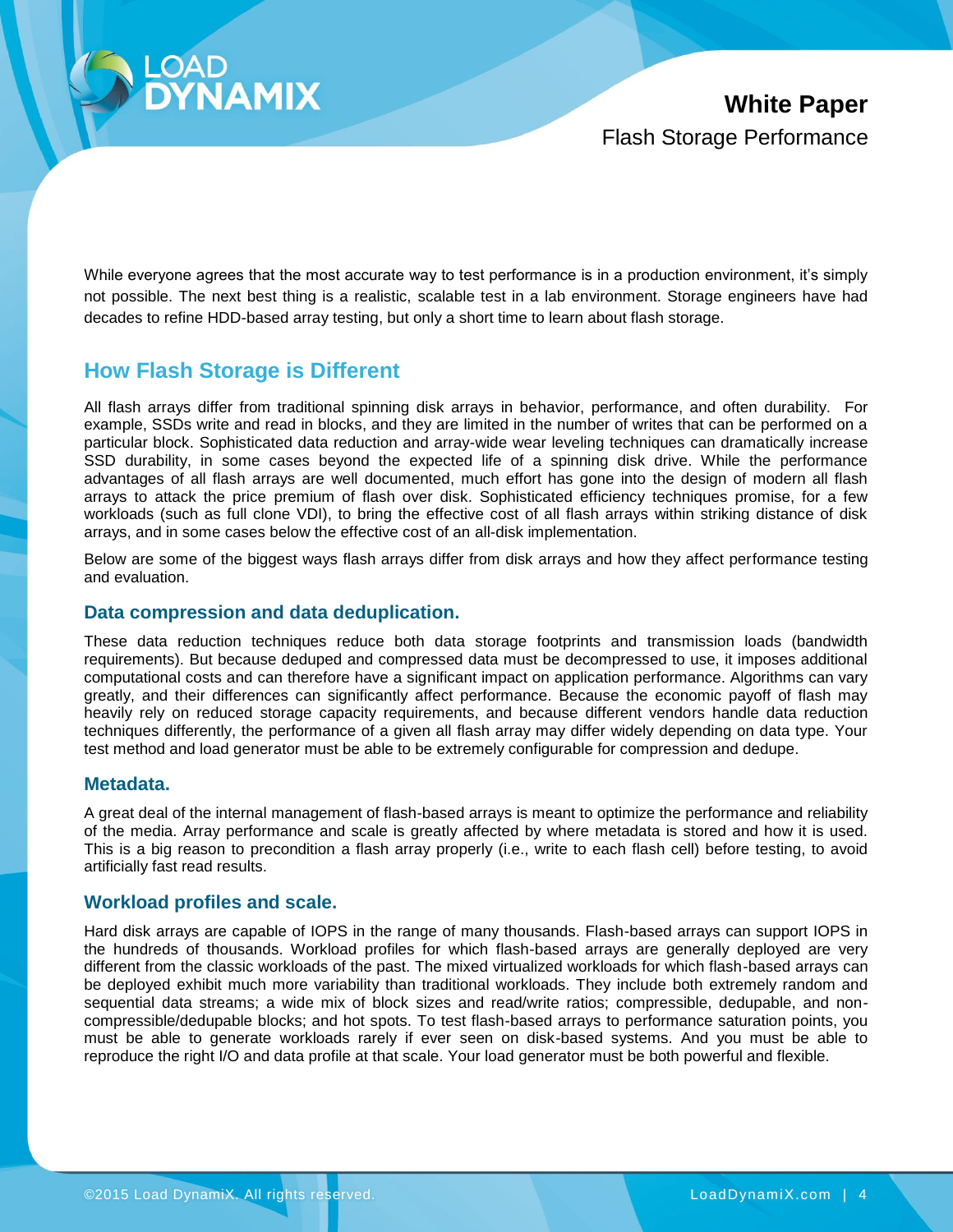

#### <span id="page-4-0"></span>**Overprovisioning.**

To improve the probability that a write operation arriving from the host has immediate access to a pre-erased block, most but not all flash products contain extra capacity. Overprovisioning is common because it can help flash designers mitigate various performance challenges that result from garbage collection and wear leveling, among other flash management activities. It also increases the longevity of flash arrays. You should test at near the maximum usable capacity recommended by the all flash array vendor to assess the performance benefit of overprovisioning. Typical recommendations are 90, 95, and 99 percent of capacity.

#### <span id="page-4-1"></span>**Hotspots.**

Most real-world workloads exhibit hotspots (i.e. the characteristics of temporal and spatial locality). Garbage collection, which proactively eliminates the need for whole block erasures prior to every write operation, may exacerbate hotspots. Methodologies differ. . And testing hotspots is advised, but importance may vary by array vendor.

#### <span id="page-4-2"></span>**Protocols.**

You may have to throw out some preconceptions learned from decades of HDD system testing. Storage protocols often create quite different performance levels with flash. Factors such as block sizes and error correction overhead can make a big difference in throughput and IOPS. You should test all of your file and block protocols, because the rules have changed.

#### <span id="page-4-3"></span>**Software services.**

Replication, snapshots, clones, and thin provisioning can be very useful for improving utilization, recovery options, failover, provisioning, and disaster recovery. However, implementation may have big performance impacts and must be accounted for in the testing methodology. Their effects may be different than what you find in HDD systems. It's important to run workloads on newly created clones, and not simply create clones while workloads are present.

#### <span id="page-4-4"></span>**QoS at scale.**

Quality of Service affects both infrastructure and application performance. Build and run your tests with QoS configured for how you plan to use it. As your load increases, measure the ability to deliver expected performance in mixed workload environments.

Effective cost of storage. Looking at just cost per gigabyte (\$/GB) is not a good way to compare storage costs. A good question to ask is, how much is usable? Arrays vary widely in their conversion from raw storage to usable storage. For instance, due to the inherent speed of flash, you can effectively use deduplication and compression to fit substantially more data on a given amount of raw storage. Also, it's common to have to overprovision HDD storage aggressively to get the number of spindles necessary to deliver the performance required (a strategy called "short stroking"). Further, disk arrays often have to make extensive use of really expensive cache memory in order to achieve performance SLAs. Finally, you must consider factors like power and space requirements. Flash typically takes a fraction of the power and space of a traditional HDD-based array. Of course, you need to ensure that your data reduction assumptions are realistic. Talk with your application vendors and storage vendors. Storage vendors have storage efficiency estimation tools that will give you an accurate idea of what to expect from their particular storage platforms. If you want to get a feel for how compressible your files will be, zip them and compare with unzipped sizes.

Storage engineers and architects considering all flash arrays for their workloads must explore the behavior of these products, and as far as possible, assess their performance in the context of their expected workloads. With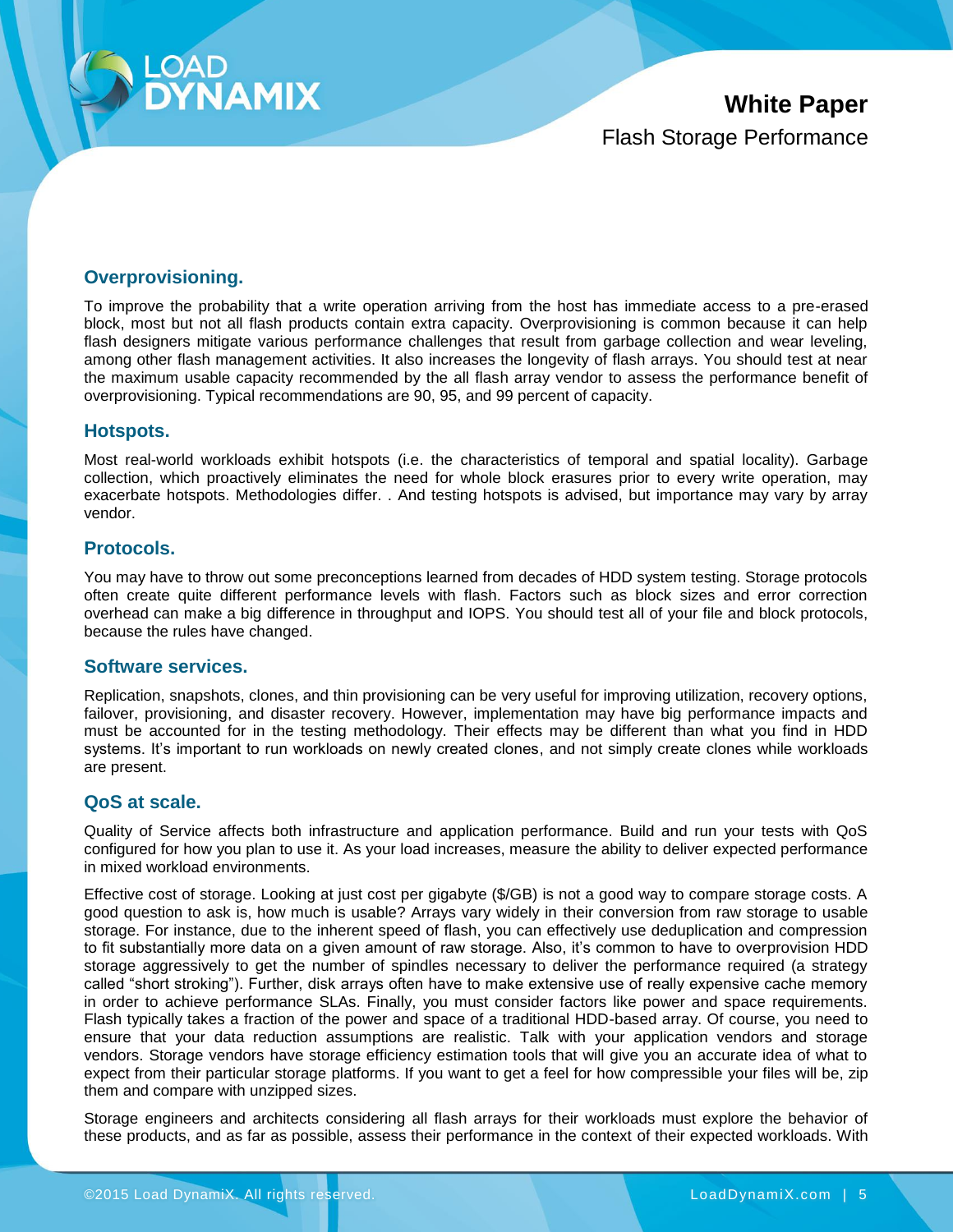

a robust validation process in place, storage engineers and architects can select and configure flash storage solutions for their workloads with a clear idea of their impact on both performance and cost in production.

### <span id="page-5-0"></span>**Performance profiling and workload modeling**

To tune its performance validation methodology for all flash arrays, Load Dynamix recommends paying specific attention to the following three areas:

- 1. Specific pre-conditioning of the array to create a state that has characteristics similar to an aged flash storage array, prior to applying load.
- 2. Stressing of specific all flash array behaviors, such as data reduction techniques, clones, snapshots, failover, replication, backups, and other enterprise features that affect performance and cost.
- 3. Stressing the array with realistic emulations of typical supported workloads.

There are two primary methodologies for storage performance validation: performance profiling and workload modeling.

Performance profiling is sometimes called "performance corners testing" or "multi-dimensional benchmarking." It provides a very useful outline of the workload-to-performance relationship, and in some cases is sufficient to support the engineer's decisions. The objective of intelligent performance profiling is to characterize the behavior of a storage system under a large set of workload conditions. Doing so provides the storage engineer with a map of the behavior of the storage system, making it easy to understand where sweet spots or bottlenecks may be, or which workload attributes most directly affect the performance of the system. Engineers can then use this information to optimally match their workloads to storage systems.

This methodology is characterized by an iteration workflow that allows the user to iterate on any of the many workload characterization attributes (load profile, block size, command mix, etc.) to stress the storage system under dozens, hundreds, or even thousands of workload configurations, with automated test execution, aggregation of data, and presentation of results. This can be accomplished with custom scripting, or with off-theshelf test products like Load DynamiX Enterprise. For example, Figure 1 below shows the input screen of the Iterator function in Load DynamiX Enterprise. It's configured to run 18 sequential tests, without scripting, to test the effect of compression ratios, number of workers, and block size on three KPIs.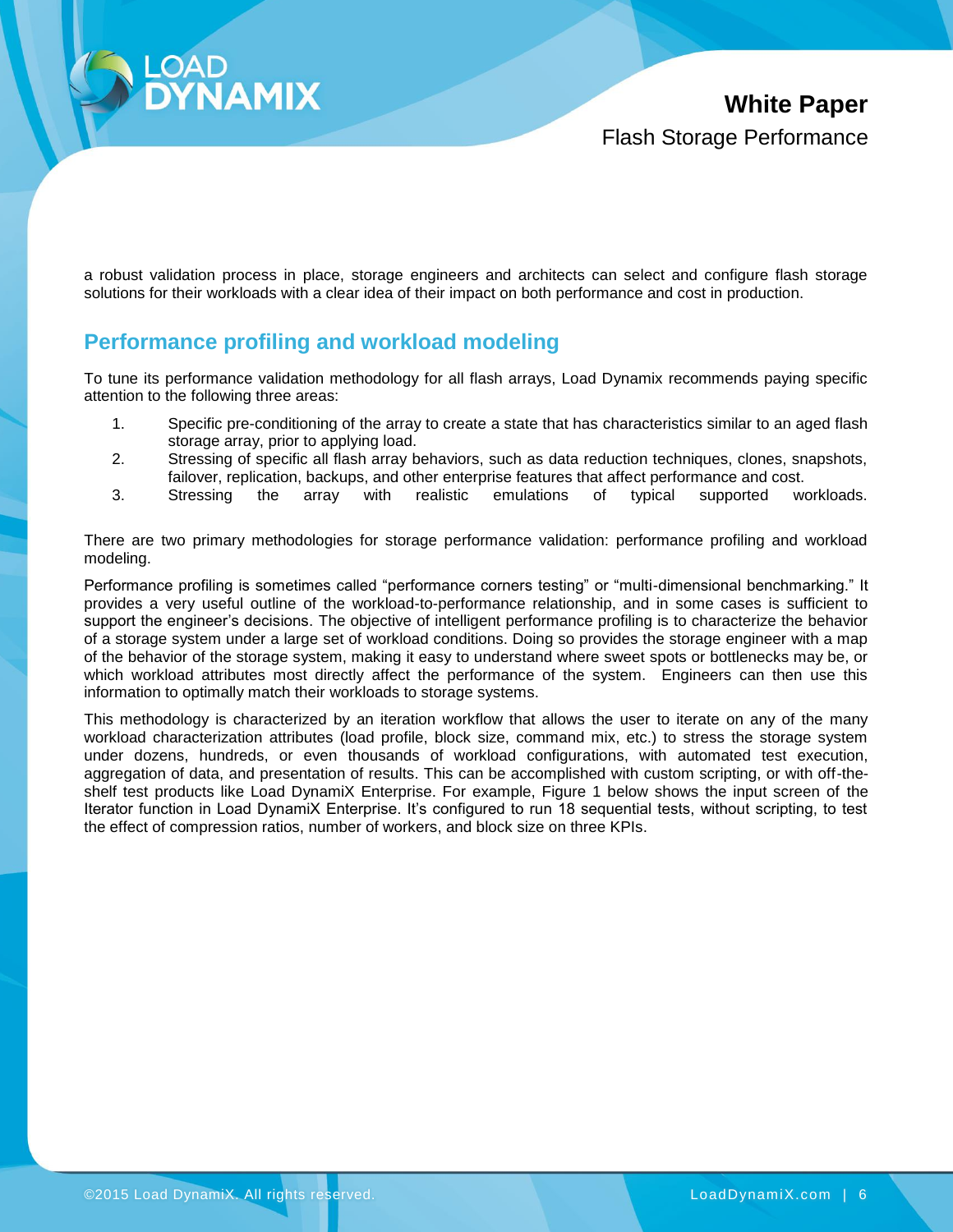

# **White Paper**

Flash Storage Performance

|                       | <b>Iteration Parameters</b>        |                |           |                                     |                          |
|-----------------------|------------------------------------|----------------|-----------|-------------------------------------|--------------------------|
|                       | Data Reduction - Uncompressed      | 2.0, 1.5       |           |                                     | ×                        |
|                       | to compressed ratio <sup>O</sup>   |                |           |                                     |                          |
|                       | Load - Max - Concurrent Workers    | 10, 100, 500   |           |                                     | ×                        |
|                       | I/O - Constant Request Size        | 4KB, 8KB, 64KB |           |                                     | ×                        |
|                       |                                    |                |           |                                     |                          |
|                       | ۰<br>Add Iteration Parameter       |                | ×         | Number of configured iterations: 18 |                          |
|                       |                                    |                |           |                                     |                          |
|                       | <b>SCSI Throughput</b>             |                | Average • | MB/sec -                            | $\mathbf x$              |
|                       | <b>SCSI IOs Succeeded/sec</b>      |                | Average - |                                     | $\boldsymbol{\varkappa}$ |
| <b>Result Columns</b> | SCSI Average Response/Latency Time |                | Average • | $ms -$<br><b>Lisbons</b>            | ×                        |

#### **Figure 1: Load DynamiX Enterprise input screen, demonstrating how to profile AFA performance by running 18 tests with an automated, off-the-shelf approach.**

In Figure 2 below, we see the results. In this figure, we've sorted on the IOPS column to find the configuration that results in the greatest IOPS (approximately 22,014). Sorting by latency would quickly show figures exceeding 6ms for 500 or more concurrent workers.

| 並              | <b>Status</b> | Duration | Data Reduction -<br>Uncompressed to<br>compressed ratio | Load - Max -<br>Concurrent<br><b>Workers</b> | $1/O -$<br>Constant<br><b>Request Size</b> | SCSI<br>Throughput<br>(average) | <b>SCSI IOS</b><br>Succeeded/sec<br>(average) 1 | <b>SCSI Average</b><br>Response/Latency<br><b>Ulme</b> (average) |
|----------------|---------------|----------|---------------------------------------------------------|----------------------------------------------|--------------------------------------------|---------------------------------|-------------------------------------------------|------------------------------------------------------------------|
| 12             | Finished      | 01:31    | 15                                                      | 10                                           | 64KB                                       | 1,376.1 MB/sec                  | 22014.239                                       | $3.8$ ms                                                         |
| 15             | Finished      | 01:31    | 1.5                                                     | 100                                          | 64KB                                       | 1,399.4 MB/sec                  | 22372.652                                       | 40.0 ms                                                          |
| 18             | Finished      | 01:32    | 1.5                                                     | 500                                          | 64KB                                       | 1,408.9 MB/sec                  | 22551.616                                       | 44.8 ms                                                          |
| 9              | Finished      | 01:31    | $\overline{2}$                                          | 500                                          | 64KB                                       | 1,682.8 MB/sec                  | 26904.297                                       | 37.5 ms                                                          |
| 6              | Finished      | 01:31    | $\overline{2}$                                          | 100                                          | 64KB                                       | 1,800.0 MB/sec                  | 28800.75                                        | $31.3$ ms                                                        |
| 3              | Finished      | 01:31    | $\overline{2}$                                          | 10                                           | <b>64KB</b>                                | 1,885.5 MB/sec                  | 30162,428                                       | $3.2$ ms                                                         |
| 10             | Finished      | 01:31    | 1.5                                                     | 10                                           | 4KB                                        | 365.8 MB/sec                    | 93275.342                                       | 1.0 <sub>ms</sub>                                                |
| 11             | Finished      | 01:31    | 1.5                                                     | 10                                           | 8KB                                        | 759.9 MB/sec                    | 97084.138                                       | $1.0$ ms                                                         |
| 1              | Finished      | 01:31    | $\overline{2}$                                          | 10                                           | 4KB                                        | 413.3 MB/sec                    | 105396.173                                      | $0.8$ ms                                                         |
| 16             | Finished      | 01:31    | 1.5                                                     | 500                                          | 4KB                                        | 463.3 MB/sec                    | 118103.395                                      | 8.6 ms                                                           |
| 13             | Finished      | 01:31    | 1.5                                                     | 100                                          | 4KB                                        | 482.6 MB/sec                    | 123085.863                                      | $6.7$ ms                                                         |
| $\overline{2}$ | Finished      | 01:31    | $\overline{z}$                                          | 10                                           | 8KB                                        | 1.021.5 MB/sec                  | 130491.623                                      | 0.7 <sub>ms</sub>                                                |
| 7              | Finished      | 01:31    | $\overline{2}$                                          | 500                                          | 4KB                                        | 539.1 MB/sec                    | 137498.286                                      | $7.3 \, \text{ms}$                                               |
| 17             | Finished      | 01:31    | 1.5                                                     | 500                                          | 8KB                                        | 1,088.3 MB/sec                  | 139044.464                                      | $7.3$ ms                                                         |
| 14             | Finished      | 01:31    | 1.5                                                     | 100                                          | 8KB                                        | 1,105.7 MB/sec                  | 141265.633                                      | $6.0$ ms                                                         |
| 4              | Finished      | 01:31    | $\overline{2}$                                          | 100                                          | 4KB                                        | 563.4 MB/sec                    | 143688.891                                      | 5.5 ms                                                           |
| 8              | Finished      | 01:31    | $\overline{z}$                                          | 500                                          | 8KB                                        | 1,277.2 MB/sec                  | 163183.3                                        | $6.2$ ms                                                         |
| 5              | Finished      | 01:31    | $\overline{2}$                                          | 100                                          | 8KB                                        | 1,310.9 MB/sec                  | 167472.132                                      | 4.9 ms                                                           |

**Figure 2: Extract of output report of Iterator function, showing effect of changing parameters on performance.**